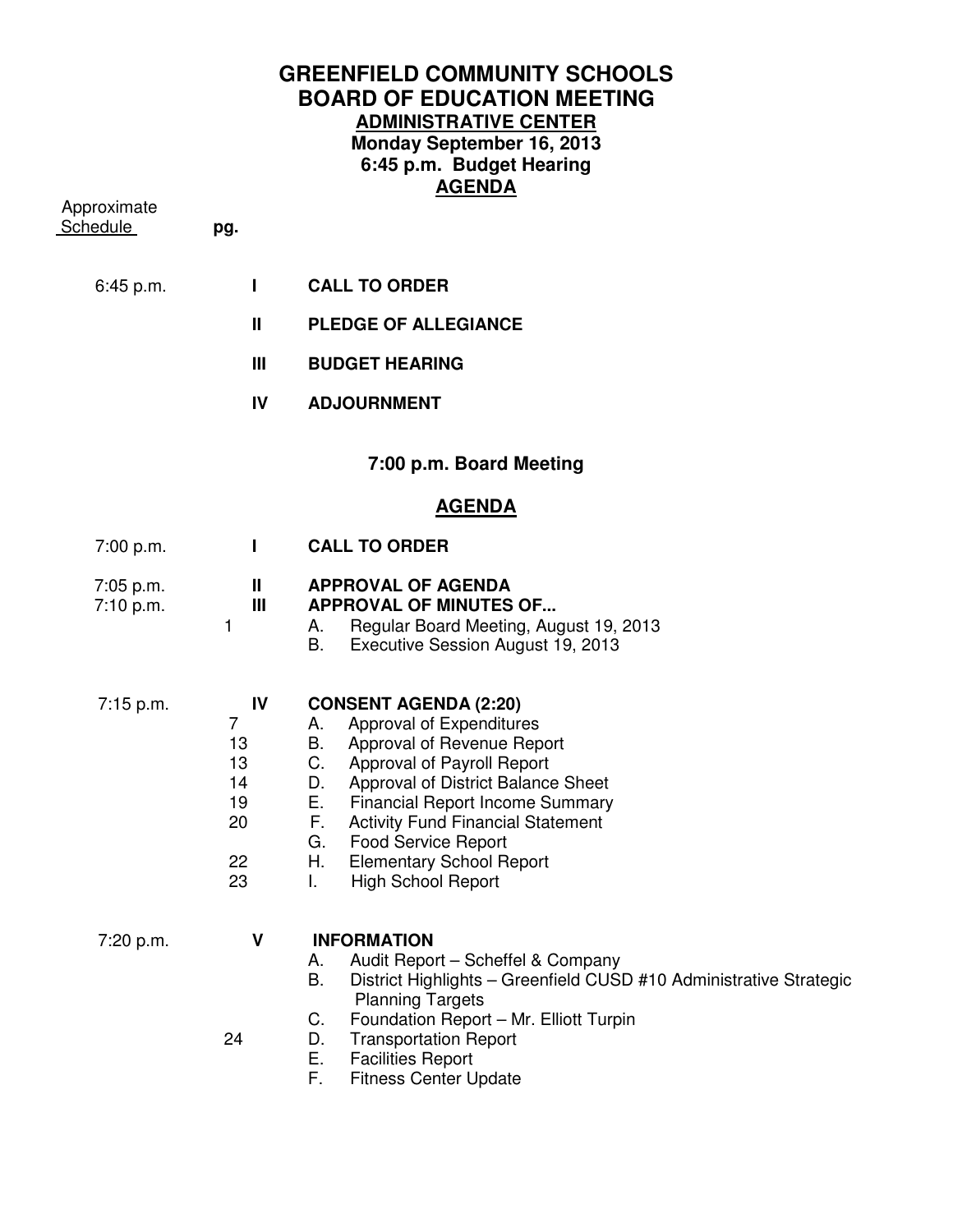| 26<br>G. | <b>Fundraiser Update</b> |
|----------|--------------------------|
|----------|--------------------------|

- 28 H. Sixth Day Enrollment
- 30 I. Applications for Recognition of Schools
- 36 J. Greenfield/Northwestern Coop Update
	- K. Salary Compensation Report (P.A. 96-0434)
- 38 L. Personnel:
	- 1. Fitness Center Volunteers
		- 2. Maternity Leave Requests
	- 3. Junior High Basketball Boys' Head Coach
	- 4. Boys' Pee Wee Basketball Assistant Coach
	- 5. Assistant HS Girls' Softball Coach
- 44 M. Board Policy 7:180 Preventing Bullying, Intimidation, and Harassment
	- N. Administrator and Teacher Salary and Benefits Report
- 47 O. Crisis Plan Update
- 48 P. Early Graduation Request

## 8:10 p.m. **VI OPPORTUNITY FOR CITIZENS TO SPEAK\*\***

| $8:15$ p.m. | VII | <b>Executive Session</b>                                |
|-------------|-----|---------------------------------------------------------|
|             |     | A. For the purpose of considering the appointment,      |
|             |     | employment, compensation, discipline, performance,      |
|             |     | or dismissal of specific employees or any other issues  |
|             |     | that may be properly considered under executive session |
|             |     | rules.                                                  |

 8:20 p.m. **VIII ACTION ITEMS**  A. Adopt 2013-2014 Budget B. Application for Recognition of Schools C. Personnel:

- 1. Approve Volunteer Fitness Center Monitors Lisa Longmeyer, Nancy Longmeyer, Kristie Ornellas, and Jonathan Dugger
- 2. Approve Maternity Leave Requests
- 3. Junior High Basketball Boys' Head Coach Jon Bayless
- 4. Boys' Pee Wee Basketball Assistant Coach Chris Raynor
- 5. Assistant HS Girls' Softball Coach Leah Pembrook
- D. Appoint Resolutions Delegate
- E. Consideration and Action upon Early Graduation Request
- F. Consideration and Action upon Facilities Report
- G. Consideration and Action upon Senior Day Trip
- 8:30 p.m. **IX CORRESPONDENCE** None
	- **X OTHER BUSINESS**